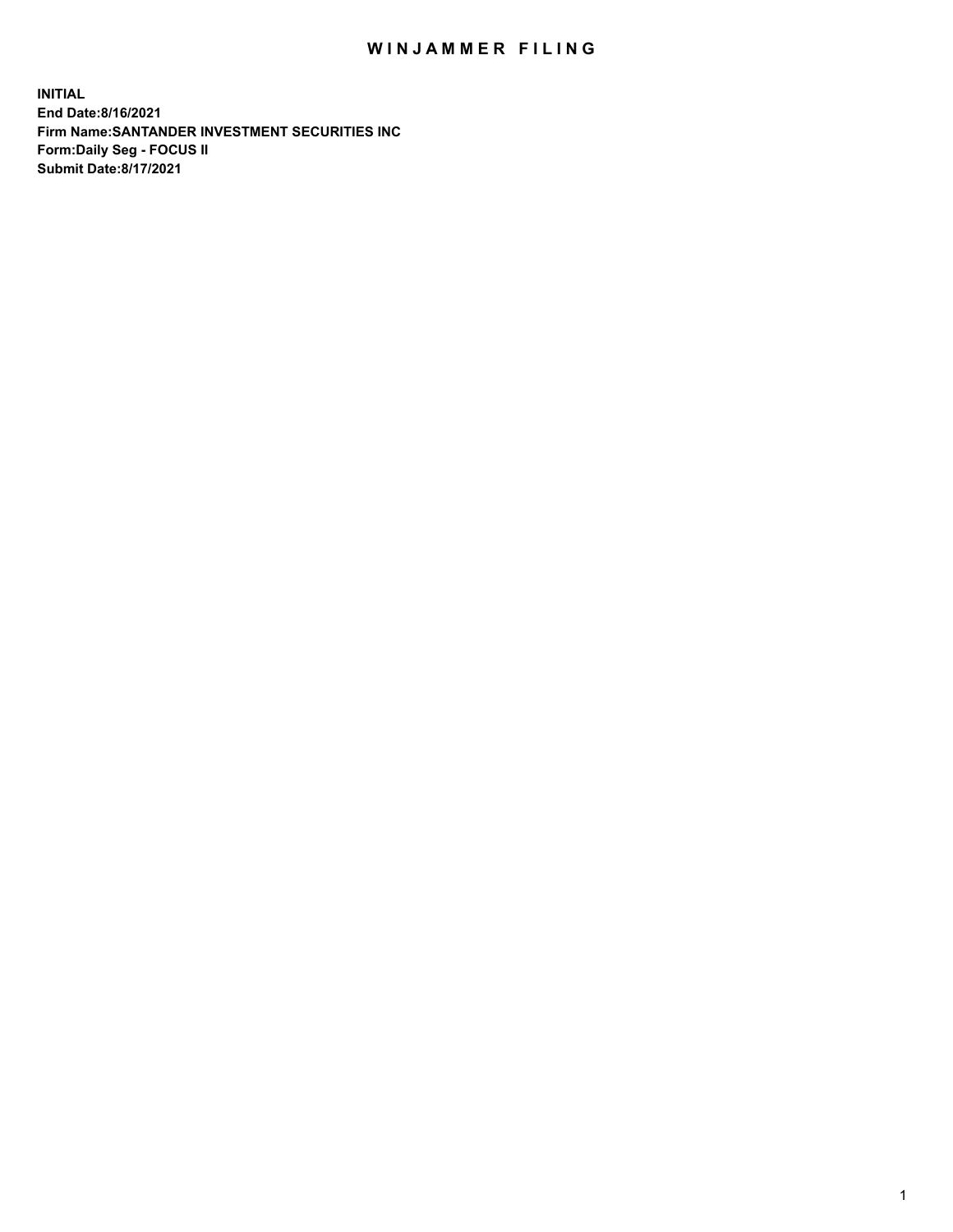**INITIAL End Date:8/16/2021 Firm Name:SANTANDER INVESTMENT SECURITIES INC Form:Daily Seg - FOCUS II Submit Date:8/17/2021 Daily Segregation - Cover Page**

| $0091090001 - 00101 + 090$                                                        |                                            |
|-----------------------------------------------------------------------------------|--------------------------------------------|
| Name of Company                                                                   | <b>SANTANDER INVESTMENT</b>                |
| <b>Contact Name</b>                                                               | <b>SECURITIES INC</b><br><b>Richard Ro</b> |
| <b>Contact Phone Number</b>                                                       | (212) 350-3662                             |
| <b>Contact Email Address</b>                                                      | richard.ro@santander.us                    |
| FCM's Customer Segregated Funds Residual Interest Target (choose one):            |                                            |
| a. Minimum dollar amount: ; or                                                    | 70,000,000                                 |
| b. Minimum percentage of customer segregated funds required:%; or                 | $\overline{\mathbf{0}}$                    |
| c. Dollar amount range between: and; or                                           | 0 <sub>0</sub>                             |
| d. Percentage range of customer segregated funds required between: % and %.       | 0 <sub>0</sub>                             |
| FCM's Customer Secured Amount Funds Residual Interest Target (choose one):        |                                            |
| a. Minimum dollar amount: ; or                                                    | $\overline{\mathbf{0}}$                    |
| b. Minimum percentage of customer secured funds required:%; or                    | $\underline{\mathbf{0}}$                   |
| c. Dollar amount range between: and; or                                           | 0 <sub>0</sub>                             |
| d. Percentage range of customer secured funds required between: % and %.          | 0 <sub>0</sub>                             |
| FCM's Cleared Swaps Customer Collateral Residual Interest Target (choose one):    |                                            |
| a. Minimum dollar amount: ; or                                                    | $\overline{\mathbf{0}}$                    |
| b. Minimum percentage of cleared swaps customer collateral required:%; or         | $\underline{\mathbf{0}}$                   |
| c. Dollar amount range between: and; or                                           | 0 <sub>0</sub>                             |
| d. Percentage range of cleared swaps customer collateral required between:% and%. | 00                                         |

Attach supporting documents CH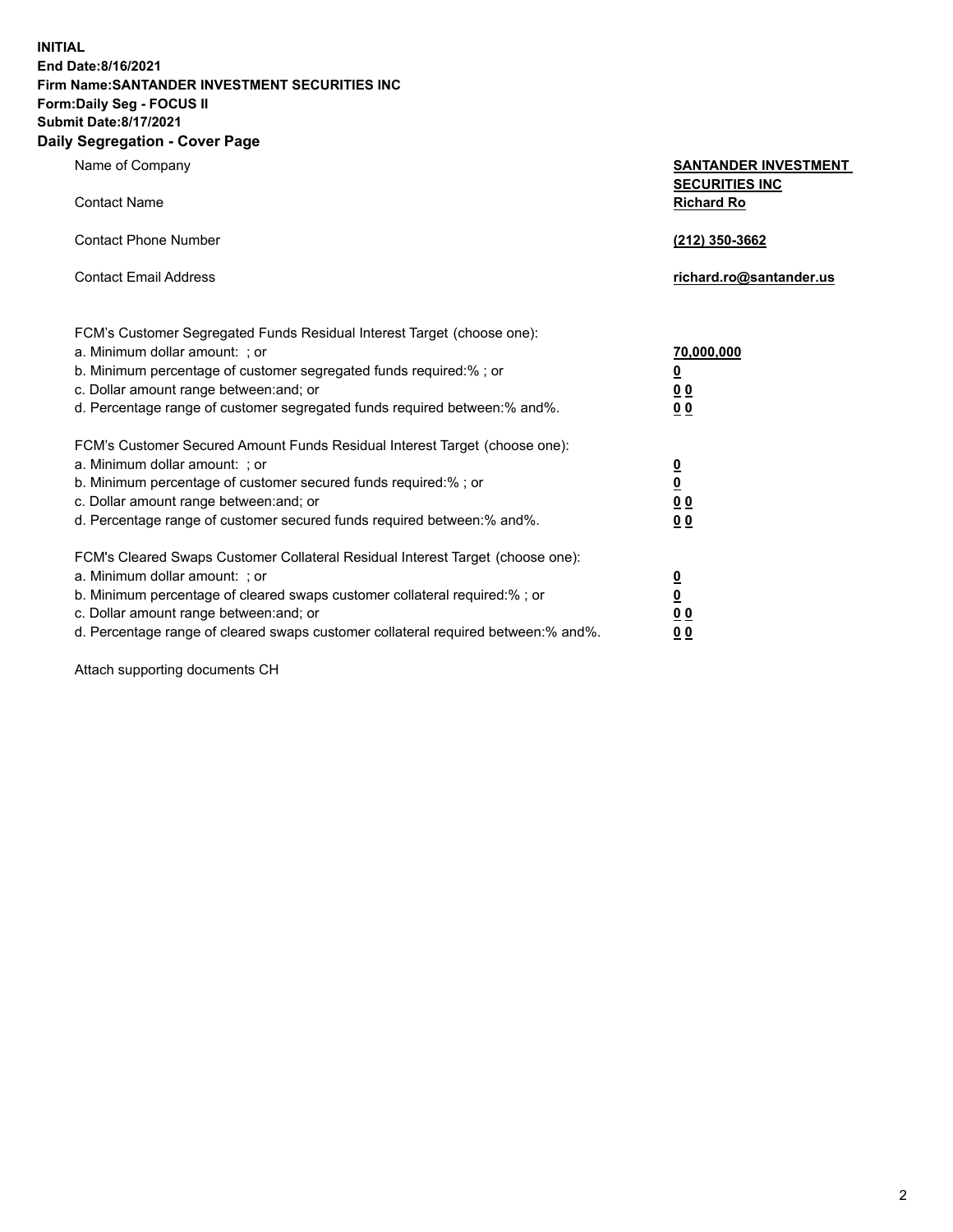**INITIAL End Date:8/16/2021 Firm Name:SANTANDER INVESTMENT SECURITIES INC Form:Daily Seg - FOCUS II Submit Date:8/17/2021 Daily Segregation - Secured Amounts**

| Amount required to be set aside pursuant to law, rule or regulation of a foreign<br>$0$ [7305]<br>government or a rule of a self-regulatory organization authorized thereunder<br>Net ledger balance - Foreign Futures and Foreign Option Trading - All Customers<br>A. Cash<br>$0$ [7315]<br>B. Securities (at market)<br>$0$ [7317]<br>Net unrealized profit (loss) in open futures contracts traded on a foreign board of trade<br>$0$ [7325]<br>Exchange traded options<br>a. Market value of open option contracts purchased on a foreign board of trade<br>$0$ [7335]<br>b. Market value of open contracts granted (sold) on a foreign board of trade<br>$0$ [7337]<br>Net equity (deficit) (add lines 1. 2. and 3.)<br>$0$ [7345]<br>Account liquidating to a deficit and account with a debit balances - gross amount<br>$0$ [7351]<br>Less: amount offset by customer owned securities<br>0 [7352] 0 [7354]<br>Amount required to be set aside as the secured amount - Net Liquidating Equity<br>$0$ [7355]<br>Method (add lines 4 and 5)<br>Greater of amount required to be set aside pursuant to foreign jurisdiction (above) or line<br>$0$ [7360]<br>6.<br>FUNDS DEPOSITED IN SEPARATE REGULATION 30.7 ACCOUNTS<br>Cash in banks<br>A. Banks located in the United States<br>$0$ [7500]<br>B. Other banks qualified under Regulation 30.7<br>0 [7520] 0 [7530]<br>Securities<br>A. In safekeeping with banks located in the United States<br>$0$ [7540]<br>B. In safekeeping with other banks qualified under Regulation 30.7<br>0 [7560] 0 [7570]<br>Equities with registered futures commission merchants<br>A. Cash<br>$0$ [7580]<br><b>B.</b> Securities<br>$0$ [7590]<br>C. Unrealized gain (loss) on open futures contracts<br>$0$ [7600]<br>D. Value of long option contracts<br>$0$ [7610]<br>E. Value of short option contracts<br>0 [7615] 0 [7620]<br>Amounts held by clearing organizations of foreign boards of trade<br>A. Cash<br>$0$ [7640]<br><b>B.</b> Securities<br>$0$ [7650]<br>C. Amount due to (from) clearing organization - daily variation<br>$0$ [7660]<br>D. Value of long option contracts<br>$0$ [7670]<br>E. Value of short option contracts<br>0 [7675] 0 [7680]<br>Amounts held by members of foreign boards of trade<br>$0$ [7700]<br>A. Cash<br><b>B.</b> Securities<br>$0$ [7710]<br>C. Unrealized gain (loss) on open futures contracts<br>$0$ [7720]<br>D. Value of long option contracts<br>$0$ [7730]<br>E. Value of short option contracts<br>0 [7735] 0 [7740]<br>Amounts with other depositories designated by a foreign board of trade<br>0 [7760]<br>Segregated funds on hand<br>$0$ [7765]<br>Total funds in separate section 30.7 accounts<br>$0$ [7770]<br>Excess (deficiency) Set Aside for Secured Amount (subtract line 7 Secured Statement<br>$0$ [7380]<br>Page 1 from Line 8)<br>Management Target Amount for Excess funds in separate section 30.7 accounts<br>0 [7780] |     | Foreign Futures and Foreign Options Secured Amounts                                |            |
|----------------------------------------------------------------------------------------------------------------------------------------------------------------------------------------------------------------------------------------------------------------------------------------------------------------------------------------------------------------------------------------------------------------------------------------------------------------------------------------------------------------------------------------------------------------------------------------------------------------------------------------------------------------------------------------------------------------------------------------------------------------------------------------------------------------------------------------------------------------------------------------------------------------------------------------------------------------------------------------------------------------------------------------------------------------------------------------------------------------------------------------------------------------------------------------------------------------------------------------------------------------------------------------------------------------------------------------------------------------------------------------------------------------------------------------------------------------------------------------------------------------------------------------------------------------------------------------------------------------------------------------------------------------------------------------------------------------------------------------------------------------------------------------------------------------------------------------------------------------------------------------------------------------------------------------------------------------------------------------------------------------------------------------------------------------------------------------------------------------------------------------------------------------------------------------------------------------------------------------------------------------------------------------------------------------------------------------------------------------------------------------------------------------------------------------------------------------------------------------------------------------------------------------------------------------------------------------------------------------------------------------------------------------------------------------------------------------------------------------------------------------------------------------------------------------------------------------------------------------------------------------------------------------------------------------------|-----|------------------------------------------------------------------------------------|------------|
|                                                                                                                                                                                                                                                                                                                                                                                                                                                                                                                                                                                                                                                                                                                                                                                                                                                                                                                                                                                                                                                                                                                                                                                                                                                                                                                                                                                                                                                                                                                                                                                                                                                                                                                                                                                                                                                                                                                                                                                                                                                                                                                                                                                                                                                                                                                                                                                                                                                                                                                                                                                                                                                                                                                                                                                                                                                                                                                                              |     |                                                                                    |            |
|                                                                                                                                                                                                                                                                                                                                                                                                                                                                                                                                                                                                                                                                                                                                                                                                                                                                                                                                                                                                                                                                                                                                                                                                                                                                                                                                                                                                                                                                                                                                                                                                                                                                                                                                                                                                                                                                                                                                                                                                                                                                                                                                                                                                                                                                                                                                                                                                                                                                                                                                                                                                                                                                                                                                                                                                                                                                                                                                              |     |                                                                                    |            |
|                                                                                                                                                                                                                                                                                                                                                                                                                                                                                                                                                                                                                                                                                                                                                                                                                                                                                                                                                                                                                                                                                                                                                                                                                                                                                                                                                                                                                                                                                                                                                                                                                                                                                                                                                                                                                                                                                                                                                                                                                                                                                                                                                                                                                                                                                                                                                                                                                                                                                                                                                                                                                                                                                                                                                                                                                                                                                                                                              | 1.  |                                                                                    |            |
|                                                                                                                                                                                                                                                                                                                                                                                                                                                                                                                                                                                                                                                                                                                                                                                                                                                                                                                                                                                                                                                                                                                                                                                                                                                                                                                                                                                                                                                                                                                                                                                                                                                                                                                                                                                                                                                                                                                                                                                                                                                                                                                                                                                                                                                                                                                                                                                                                                                                                                                                                                                                                                                                                                                                                                                                                                                                                                                                              |     |                                                                                    |            |
|                                                                                                                                                                                                                                                                                                                                                                                                                                                                                                                                                                                                                                                                                                                                                                                                                                                                                                                                                                                                                                                                                                                                                                                                                                                                                                                                                                                                                                                                                                                                                                                                                                                                                                                                                                                                                                                                                                                                                                                                                                                                                                                                                                                                                                                                                                                                                                                                                                                                                                                                                                                                                                                                                                                                                                                                                                                                                                                                              |     |                                                                                    |            |
|                                                                                                                                                                                                                                                                                                                                                                                                                                                                                                                                                                                                                                                                                                                                                                                                                                                                                                                                                                                                                                                                                                                                                                                                                                                                                                                                                                                                                                                                                                                                                                                                                                                                                                                                                                                                                                                                                                                                                                                                                                                                                                                                                                                                                                                                                                                                                                                                                                                                                                                                                                                                                                                                                                                                                                                                                                                                                                                                              | 2.  |                                                                                    |            |
|                                                                                                                                                                                                                                                                                                                                                                                                                                                                                                                                                                                                                                                                                                                                                                                                                                                                                                                                                                                                                                                                                                                                                                                                                                                                                                                                                                                                                                                                                                                                                                                                                                                                                                                                                                                                                                                                                                                                                                                                                                                                                                                                                                                                                                                                                                                                                                                                                                                                                                                                                                                                                                                                                                                                                                                                                                                                                                                                              | 3.  |                                                                                    |            |
|                                                                                                                                                                                                                                                                                                                                                                                                                                                                                                                                                                                                                                                                                                                                                                                                                                                                                                                                                                                                                                                                                                                                                                                                                                                                                                                                                                                                                                                                                                                                                                                                                                                                                                                                                                                                                                                                                                                                                                                                                                                                                                                                                                                                                                                                                                                                                                                                                                                                                                                                                                                                                                                                                                                                                                                                                                                                                                                                              |     |                                                                                    |            |
|                                                                                                                                                                                                                                                                                                                                                                                                                                                                                                                                                                                                                                                                                                                                                                                                                                                                                                                                                                                                                                                                                                                                                                                                                                                                                                                                                                                                                                                                                                                                                                                                                                                                                                                                                                                                                                                                                                                                                                                                                                                                                                                                                                                                                                                                                                                                                                                                                                                                                                                                                                                                                                                                                                                                                                                                                                                                                                                                              |     |                                                                                    |            |
|                                                                                                                                                                                                                                                                                                                                                                                                                                                                                                                                                                                                                                                                                                                                                                                                                                                                                                                                                                                                                                                                                                                                                                                                                                                                                                                                                                                                                                                                                                                                                                                                                                                                                                                                                                                                                                                                                                                                                                                                                                                                                                                                                                                                                                                                                                                                                                                                                                                                                                                                                                                                                                                                                                                                                                                                                                                                                                                                              | 4.  |                                                                                    |            |
|                                                                                                                                                                                                                                                                                                                                                                                                                                                                                                                                                                                                                                                                                                                                                                                                                                                                                                                                                                                                                                                                                                                                                                                                                                                                                                                                                                                                                                                                                                                                                                                                                                                                                                                                                                                                                                                                                                                                                                                                                                                                                                                                                                                                                                                                                                                                                                                                                                                                                                                                                                                                                                                                                                                                                                                                                                                                                                                                              | 5.  |                                                                                    |            |
|                                                                                                                                                                                                                                                                                                                                                                                                                                                                                                                                                                                                                                                                                                                                                                                                                                                                                                                                                                                                                                                                                                                                                                                                                                                                                                                                                                                                                                                                                                                                                                                                                                                                                                                                                                                                                                                                                                                                                                                                                                                                                                                                                                                                                                                                                                                                                                                                                                                                                                                                                                                                                                                                                                                                                                                                                                                                                                                                              |     |                                                                                    |            |
|                                                                                                                                                                                                                                                                                                                                                                                                                                                                                                                                                                                                                                                                                                                                                                                                                                                                                                                                                                                                                                                                                                                                                                                                                                                                                                                                                                                                                                                                                                                                                                                                                                                                                                                                                                                                                                                                                                                                                                                                                                                                                                                                                                                                                                                                                                                                                                                                                                                                                                                                                                                                                                                                                                                                                                                                                                                                                                                                              | 6.  |                                                                                    |            |
|                                                                                                                                                                                                                                                                                                                                                                                                                                                                                                                                                                                                                                                                                                                                                                                                                                                                                                                                                                                                                                                                                                                                                                                                                                                                                                                                                                                                                                                                                                                                                                                                                                                                                                                                                                                                                                                                                                                                                                                                                                                                                                                                                                                                                                                                                                                                                                                                                                                                                                                                                                                                                                                                                                                                                                                                                                                                                                                                              |     |                                                                                    |            |
|                                                                                                                                                                                                                                                                                                                                                                                                                                                                                                                                                                                                                                                                                                                                                                                                                                                                                                                                                                                                                                                                                                                                                                                                                                                                                                                                                                                                                                                                                                                                                                                                                                                                                                                                                                                                                                                                                                                                                                                                                                                                                                                                                                                                                                                                                                                                                                                                                                                                                                                                                                                                                                                                                                                                                                                                                                                                                                                                              | 7.  |                                                                                    |            |
|                                                                                                                                                                                                                                                                                                                                                                                                                                                                                                                                                                                                                                                                                                                                                                                                                                                                                                                                                                                                                                                                                                                                                                                                                                                                                                                                                                                                                                                                                                                                                                                                                                                                                                                                                                                                                                                                                                                                                                                                                                                                                                                                                                                                                                                                                                                                                                                                                                                                                                                                                                                                                                                                                                                                                                                                                                                                                                                                              |     |                                                                                    |            |
|                                                                                                                                                                                                                                                                                                                                                                                                                                                                                                                                                                                                                                                                                                                                                                                                                                                                                                                                                                                                                                                                                                                                                                                                                                                                                                                                                                                                                                                                                                                                                                                                                                                                                                                                                                                                                                                                                                                                                                                                                                                                                                                                                                                                                                                                                                                                                                                                                                                                                                                                                                                                                                                                                                                                                                                                                                                                                                                                              |     |                                                                                    |            |
|                                                                                                                                                                                                                                                                                                                                                                                                                                                                                                                                                                                                                                                                                                                                                                                                                                                                                                                                                                                                                                                                                                                                                                                                                                                                                                                                                                                                                                                                                                                                                                                                                                                                                                                                                                                                                                                                                                                                                                                                                                                                                                                                                                                                                                                                                                                                                                                                                                                                                                                                                                                                                                                                                                                                                                                                                                                                                                                                              | 1.  |                                                                                    |            |
|                                                                                                                                                                                                                                                                                                                                                                                                                                                                                                                                                                                                                                                                                                                                                                                                                                                                                                                                                                                                                                                                                                                                                                                                                                                                                                                                                                                                                                                                                                                                                                                                                                                                                                                                                                                                                                                                                                                                                                                                                                                                                                                                                                                                                                                                                                                                                                                                                                                                                                                                                                                                                                                                                                                                                                                                                                                                                                                                              |     |                                                                                    |            |
|                                                                                                                                                                                                                                                                                                                                                                                                                                                                                                                                                                                                                                                                                                                                                                                                                                                                                                                                                                                                                                                                                                                                                                                                                                                                                                                                                                                                                                                                                                                                                                                                                                                                                                                                                                                                                                                                                                                                                                                                                                                                                                                                                                                                                                                                                                                                                                                                                                                                                                                                                                                                                                                                                                                                                                                                                                                                                                                                              |     |                                                                                    |            |
|                                                                                                                                                                                                                                                                                                                                                                                                                                                                                                                                                                                                                                                                                                                                                                                                                                                                                                                                                                                                                                                                                                                                                                                                                                                                                                                                                                                                                                                                                                                                                                                                                                                                                                                                                                                                                                                                                                                                                                                                                                                                                                                                                                                                                                                                                                                                                                                                                                                                                                                                                                                                                                                                                                                                                                                                                                                                                                                                              | 2.  |                                                                                    |            |
|                                                                                                                                                                                                                                                                                                                                                                                                                                                                                                                                                                                                                                                                                                                                                                                                                                                                                                                                                                                                                                                                                                                                                                                                                                                                                                                                                                                                                                                                                                                                                                                                                                                                                                                                                                                                                                                                                                                                                                                                                                                                                                                                                                                                                                                                                                                                                                                                                                                                                                                                                                                                                                                                                                                                                                                                                                                                                                                                              |     |                                                                                    |            |
|                                                                                                                                                                                                                                                                                                                                                                                                                                                                                                                                                                                                                                                                                                                                                                                                                                                                                                                                                                                                                                                                                                                                                                                                                                                                                                                                                                                                                                                                                                                                                                                                                                                                                                                                                                                                                                                                                                                                                                                                                                                                                                                                                                                                                                                                                                                                                                                                                                                                                                                                                                                                                                                                                                                                                                                                                                                                                                                                              |     |                                                                                    |            |
|                                                                                                                                                                                                                                                                                                                                                                                                                                                                                                                                                                                                                                                                                                                                                                                                                                                                                                                                                                                                                                                                                                                                                                                                                                                                                                                                                                                                                                                                                                                                                                                                                                                                                                                                                                                                                                                                                                                                                                                                                                                                                                                                                                                                                                                                                                                                                                                                                                                                                                                                                                                                                                                                                                                                                                                                                                                                                                                                              | 3.  |                                                                                    |            |
|                                                                                                                                                                                                                                                                                                                                                                                                                                                                                                                                                                                                                                                                                                                                                                                                                                                                                                                                                                                                                                                                                                                                                                                                                                                                                                                                                                                                                                                                                                                                                                                                                                                                                                                                                                                                                                                                                                                                                                                                                                                                                                                                                                                                                                                                                                                                                                                                                                                                                                                                                                                                                                                                                                                                                                                                                                                                                                                                              |     |                                                                                    |            |
|                                                                                                                                                                                                                                                                                                                                                                                                                                                                                                                                                                                                                                                                                                                                                                                                                                                                                                                                                                                                                                                                                                                                                                                                                                                                                                                                                                                                                                                                                                                                                                                                                                                                                                                                                                                                                                                                                                                                                                                                                                                                                                                                                                                                                                                                                                                                                                                                                                                                                                                                                                                                                                                                                                                                                                                                                                                                                                                                              |     |                                                                                    |            |
|                                                                                                                                                                                                                                                                                                                                                                                                                                                                                                                                                                                                                                                                                                                                                                                                                                                                                                                                                                                                                                                                                                                                                                                                                                                                                                                                                                                                                                                                                                                                                                                                                                                                                                                                                                                                                                                                                                                                                                                                                                                                                                                                                                                                                                                                                                                                                                                                                                                                                                                                                                                                                                                                                                                                                                                                                                                                                                                                              |     |                                                                                    |            |
|                                                                                                                                                                                                                                                                                                                                                                                                                                                                                                                                                                                                                                                                                                                                                                                                                                                                                                                                                                                                                                                                                                                                                                                                                                                                                                                                                                                                                                                                                                                                                                                                                                                                                                                                                                                                                                                                                                                                                                                                                                                                                                                                                                                                                                                                                                                                                                                                                                                                                                                                                                                                                                                                                                                                                                                                                                                                                                                                              |     |                                                                                    |            |
|                                                                                                                                                                                                                                                                                                                                                                                                                                                                                                                                                                                                                                                                                                                                                                                                                                                                                                                                                                                                                                                                                                                                                                                                                                                                                                                                                                                                                                                                                                                                                                                                                                                                                                                                                                                                                                                                                                                                                                                                                                                                                                                                                                                                                                                                                                                                                                                                                                                                                                                                                                                                                                                                                                                                                                                                                                                                                                                                              |     |                                                                                    |            |
|                                                                                                                                                                                                                                                                                                                                                                                                                                                                                                                                                                                                                                                                                                                                                                                                                                                                                                                                                                                                                                                                                                                                                                                                                                                                                                                                                                                                                                                                                                                                                                                                                                                                                                                                                                                                                                                                                                                                                                                                                                                                                                                                                                                                                                                                                                                                                                                                                                                                                                                                                                                                                                                                                                                                                                                                                                                                                                                                              | 4.  |                                                                                    |            |
|                                                                                                                                                                                                                                                                                                                                                                                                                                                                                                                                                                                                                                                                                                                                                                                                                                                                                                                                                                                                                                                                                                                                                                                                                                                                                                                                                                                                                                                                                                                                                                                                                                                                                                                                                                                                                                                                                                                                                                                                                                                                                                                                                                                                                                                                                                                                                                                                                                                                                                                                                                                                                                                                                                                                                                                                                                                                                                                                              |     |                                                                                    |            |
|                                                                                                                                                                                                                                                                                                                                                                                                                                                                                                                                                                                                                                                                                                                                                                                                                                                                                                                                                                                                                                                                                                                                                                                                                                                                                                                                                                                                                                                                                                                                                                                                                                                                                                                                                                                                                                                                                                                                                                                                                                                                                                                                                                                                                                                                                                                                                                                                                                                                                                                                                                                                                                                                                                                                                                                                                                                                                                                                              |     |                                                                                    |            |
|                                                                                                                                                                                                                                                                                                                                                                                                                                                                                                                                                                                                                                                                                                                                                                                                                                                                                                                                                                                                                                                                                                                                                                                                                                                                                                                                                                                                                                                                                                                                                                                                                                                                                                                                                                                                                                                                                                                                                                                                                                                                                                                                                                                                                                                                                                                                                                                                                                                                                                                                                                                                                                                                                                                                                                                                                                                                                                                                              |     |                                                                                    |            |
|                                                                                                                                                                                                                                                                                                                                                                                                                                                                                                                                                                                                                                                                                                                                                                                                                                                                                                                                                                                                                                                                                                                                                                                                                                                                                                                                                                                                                                                                                                                                                                                                                                                                                                                                                                                                                                                                                                                                                                                                                                                                                                                                                                                                                                                                                                                                                                                                                                                                                                                                                                                                                                                                                                                                                                                                                                                                                                                                              |     |                                                                                    |            |
|                                                                                                                                                                                                                                                                                                                                                                                                                                                                                                                                                                                                                                                                                                                                                                                                                                                                                                                                                                                                                                                                                                                                                                                                                                                                                                                                                                                                                                                                                                                                                                                                                                                                                                                                                                                                                                                                                                                                                                                                                                                                                                                                                                                                                                                                                                                                                                                                                                                                                                                                                                                                                                                                                                                                                                                                                                                                                                                                              |     |                                                                                    |            |
|                                                                                                                                                                                                                                                                                                                                                                                                                                                                                                                                                                                                                                                                                                                                                                                                                                                                                                                                                                                                                                                                                                                                                                                                                                                                                                                                                                                                                                                                                                                                                                                                                                                                                                                                                                                                                                                                                                                                                                                                                                                                                                                                                                                                                                                                                                                                                                                                                                                                                                                                                                                                                                                                                                                                                                                                                                                                                                                                              | 5.  |                                                                                    |            |
|                                                                                                                                                                                                                                                                                                                                                                                                                                                                                                                                                                                                                                                                                                                                                                                                                                                                                                                                                                                                                                                                                                                                                                                                                                                                                                                                                                                                                                                                                                                                                                                                                                                                                                                                                                                                                                                                                                                                                                                                                                                                                                                                                                                                                                                                                                                                                                                                                                                                                                                                                                                                                                                                                                                                                                                                                                                                                                                                              |     |                                                                                    |            |
|                                                                                                                                                                                                                                                                                                                                                                                                                                                                                                                                                                                                                                                                                                                                                                                                                                                                                                                                                                                                                                                                                                                                                                                                                                                                                                                                                                                                                                                                                                                                                                                                                                                                                                                                                                                                                                                                                                                                                                                                                                                                                                                                                                                                                                                                                                                                                                                                                                                                                                                                                                                                                                                                                                                                                                                                                                                                                                                                              |     |                                                                                    |            |
|                                                                                                                                                                                                                                                                                                                                                                                                                                                                                                                                                                                                                                                                                                                                                                                                                                                                                                                                                                                                                                                                                                                                                                                                                                                                                                                                                                                                                                                                                                                                                                                                                                                                                                                                                                                                                                                                                                                                                                                                                                                                                                                                                                                                                                                                                                                                                                                                                                                                                                                                                                                                                                                                                                                                                                                                                                                                                                                                              |     |                                                                                    |            |
|                                                                                                                                                                                                                                                                                                                                                                                                                                                                                                                                                                                                                                                                                                                                                                                                                                                                                                                                                                                                                                                                                                                                                                                                                                                                                                                                                                                                                                                                                                                                                                                                                                                                                                                                                                                                                                                                                                                                                                                                                                                                                                                                                                                                                                                                                                                                                                                                                                                                                                                                                                                                                                                                                                                                                                                                                                                                                                                                              |     |                                                                                    |            |
|                                                                                                                                                                                                                                                                                                                                                                                                                                                                                                                                                                                                                                                                                                                                                                                                                                                                                                                                                                                                                                                                                                                                                                                                                                                                                                                                                                                                                                                                                                                                                                                                                                                                                                                                                                                                                                                                                                                                                                                                                                                                                                                                                                                                                                                                                                                                                                                                                                                                                                                                                                                                                                                                                                                                                                                                                                                                                                                                              |     |                                                                                    |            |
|                                                                                                                                                                                                                                                                                                                                                                                                                                                                                                                                                                                                                                                                                                                                                                                                                                                                                                                                                                                                                                                                                                                                                                                                                                                                                                                                                                                                                                                                                                                                                                                                                                                                                                                                                                                                                                                                                                                                                                                                                                                                                                                                                                                                                                                                                                                                                                                                                                                                                                                                                                                                                                                                                                                                                                                                                                                                                                                                              | 6.  |                                                                                    |            |
|                                                                                                                                                                                                                                                                                                                                                                                                                                                                                                                                                                                                                                                                                                                                                                                                                                                                                                                                                                                                                                                                                                                                                                                                                                                                                                                                                                                                                                                                                                                                                                                                                                                                                                                                                                                                                                                                                                                                                                                                                                                                                                                                                                                                                                                                                                                                                                                                                                                                                                                                                                                                                                                                                                                                                                                                                                                                                                                                              | 7.  |                                                                                    |            |
|                                                                                                                                                                                                                                                                                                                                                                                                                                                                                                                                                                                                                                                                                                                                                                                                                                                                                                                                                                                                                                                                                                                                                                                                                                                                                                                                                                                                                                                                                                                                                                                                                                                                                                                                                                                                                                                                                                                                                                                                                                                                                                                                                                                                                                                                                                                                                                                                                                                                                                                                                                                                                                                                                                                                                                                                                                                                                                                                              | 8.  |                                                                                    |            |
|                                                                                                                                                                                                                                                                                                                                                                                                                                                                                                                                                                                                                                                                                                                                                                                                                                                                                                                                                                                                                                                                                                                                                                                                                                                                                                                                                                                                                                                                                                                                                                                                                                                                                                                                                                                                                                                                                                                                                                                                                                                                                                                                                                                                                                                                                                                                                                                                                                                                                                                                                                                                                                                                                                                                                                                                                                                                                                                                              | 9.  |                                                                                    |            |
|                                                                                                                                                                                                                                                                                                                                                                                                                                                                                                                                                                                                                                                                                                                                                                                                                                                                                                                                                                                                                                                                                                                                                                                                                                                                                                                                                                                                                                                                                                                                                                                                                                                                                                                                                                                                                                                                                                                                                                                                                                                                                                                                                                                                                                                                                                                                                                                                                                                                                                                                                                                                                                                                                                                                                                                                                                                                                                                                              |     |                                                                                    |            |
|                                                                                                                                                                                                                                                                                                                                                                                                                                                                                                                                                                                                                                                                                                                                                                                                                                                                                                                                                                                                                                                                                                                                                                                                                                                                                                                                                                                                                                                                                                                                                                                                                                                                                                                                                                                                                                                                                                                                                                                                                                                                                                                                                                                                                                                                                                                                                                                                                                                                                                                                                                                                                                                                                                                                                                                                                                                                                                                                              | 10. |                                                                                    |            |
|                                                                                                                                                                                                                                                                                                                                                                                                                                                                                                                                                                                                                                                                                                                                                                                                                                                                                                                                                                                                                                                                                                                                                                                                                                                                                                                                                                                                                                                                                                                                                                                                                                                                                                                                                                                                                                                                                                                                                                                                                                                                                                                                                                                                                                                                                                                                                                                                                                                                                                                                                                                                                                                                                                                                                                                                                                                                                                                                              | 11. | Excess (deficiency) funds in separate 30.7 accounts over (under) Management Target | $0$ [7785] |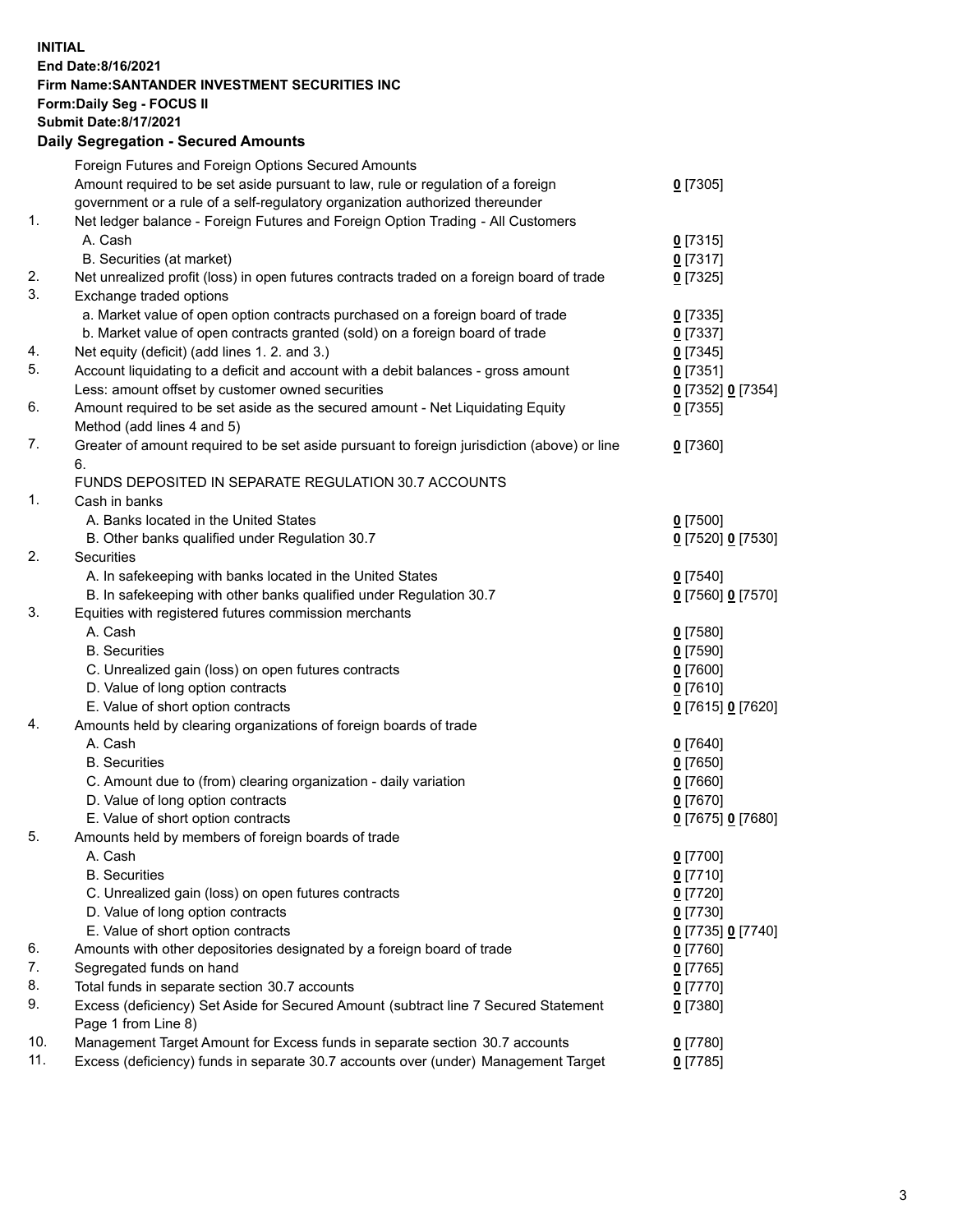|     | <b>INITIAL</b>                                                                      |                          |
|-----|-------------------------------------------------------------------------------------|--------------------------|
|     | End Date:8/16/2021                                                                  |                          |
|     | Firm Name: SANTANDER INVESTMENT SECURITIES INC                                      |                          |
|     | <b>Form:Daily Seg - FOCUS II</b>                                                    |                          |
|     | <b>Submit Date:8/17/2021</b>                                                        |                          |
|     | Daily Segregation - Segregation Statement                                           |                          |
|     | SEGREGATION REQUIREMENTS(Section 4d(2) of the CEAct)                                |                          |
| 1.  | Net ledger balance                                                                  |                          |
|     | A. Cash                                                                             | 2,333,598,252 [7010]     |
|     | B. Securities (at market)                                                           | $0$ [7020]               |
| 2.  | Net unrealized profit (loss) in open futures contracts traded on a contract market  | $-212,220,088$ [7030]    |
| 3.  | Exchange traded options                                                             |                          |
|     | A. Add market value of open option contracts purchased on a contract market         | 32,599,171 [7032]        |
|     | B. Deduct market value of open option contracts granted (sold) on a contract market | -38,081,696 [7033]       |
| 4.  | Net equity (deficit) (add lines 1, 2 and 3)                                         | 2,115,895,639 [7040]     |
| 5.  | Accounts liquidating to a deficit and accounts with                                 |                          |
|     | debit balances - gross amount                                                       | $0$ [7045]               |
|     | Less: amount offset by customer securities                                          | 0 [7047] 0 [7050]        |
| 6.  | Amount required to be segregated (add lines 4 and 5)                                | 2,115,895,639 [7060]     |
|     | FUNDS IN SEGREGATED ACCOUNTS                                                        |                          |
| 7.  | Deposited in segregated funds bank accounts                                         |                          |
|     | A. Cash                                                                             | 241,762,697 [7070]       |
|     | B. Securities representing investments of customers' funds (at market)              | $0$ [7080]               |
|     | C. Securities held for particular customers or option customers in lieu of cash (at | $0$ [7090]               |
| 8.  | market)                                                                             |                          |
|     | Margins on deposit with derivatives clearing organizations of contract markets      |                          |
|     | A. Cash<br>B. Securities representing investments of customers' funds (at market)   | 1,880,683,074 [7100]     |
|     | C. Securities held for particular customers or option customers in lieu of cash (at | $0$ [7110]<br>$0$ [7120] |
|     | market)                                                                             |                          |
| 9.  | Net settlement from (to) derivatives clearing organizations of contract markets     | 70,375,117 [7130]        |
| 10. | Exchange traded options                                                             |                          |
|     | A. Value of open long option contracts                                              | 32,599,171 [7132]        |
|     | B. Value of open short option contracts                                             | -38,081,696 [7133]       |
| 11. | Net equities with other FCMs                                                        |                          |
|     | A. Net liquidating equity                                                           | $0$ [7140]               |
|     | B. Securities representing investments of customers' funds (at market)              | $0$ [7160]               |
|     | C. Securities held for particular customers or option customers in lieu of cash (at | $0$ [7170]               |
|     | market)                                                                             |                          |
| 12. | Segregated funds on hand                                                            | $0$ [7150]               |
| 13. | Total amount in segregation (add lines 7 through 12)                                | 2,187,338,363 [7180]     |
| 14. | Excess (deficiency) funds in segregation (subtract line 6 from line 13)             | 71,442,724 [7190]        |
| 15. | Management Target Amount for Excess funds in segregation                            | 70,000,000 [7194]        |
| 16. | Excess (deficiency) funds in segregation over (under) Management Target Amount      | 1,442,724 [7198]         |
|     | <b>Excess</b>                                                                       |                          |